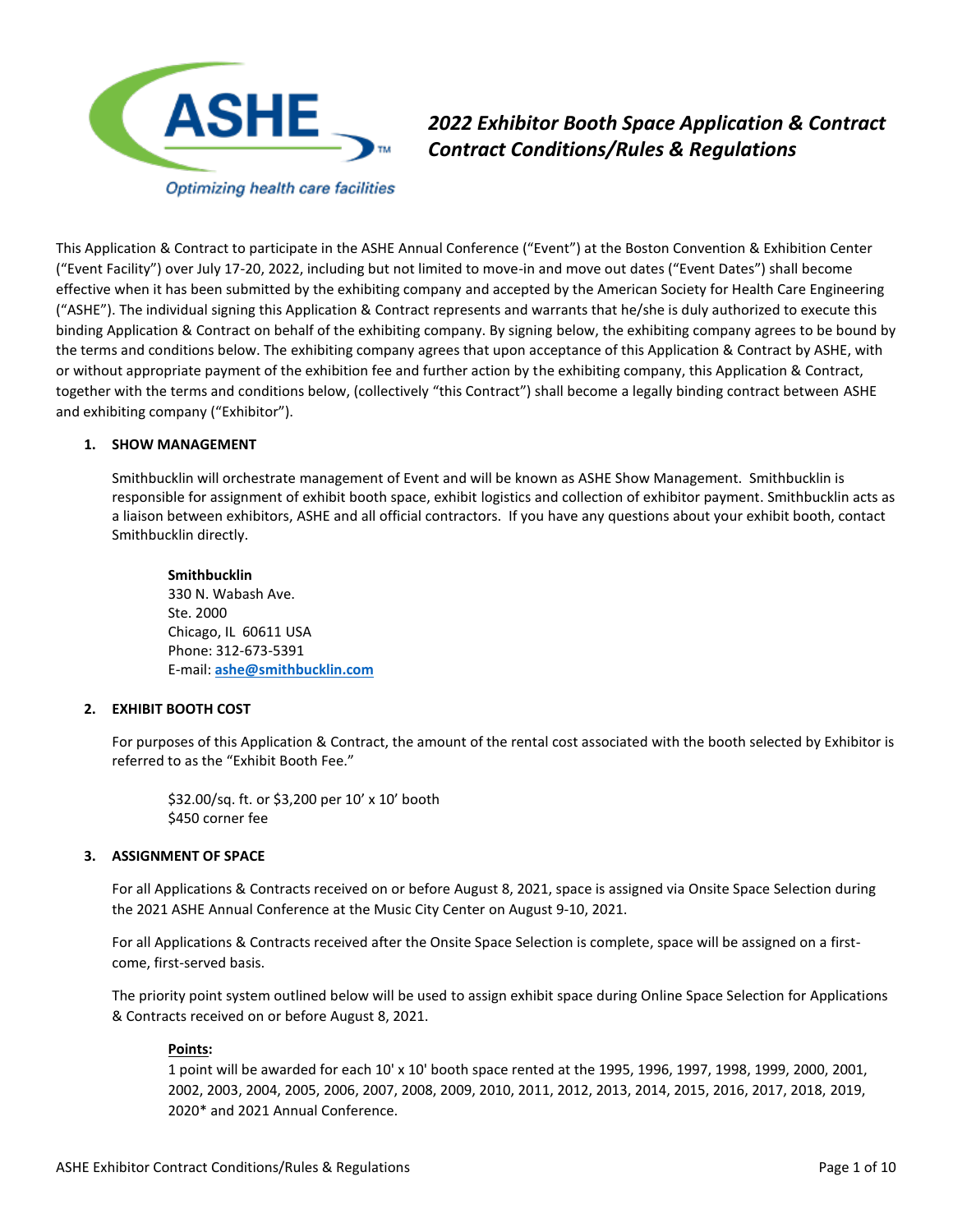1 point will also be awarded for each year of participation in the 1995, 1996, 1997, 1998, 1999, 2000, 2001, 2002, 2003, 2004, 2005, 2006, 2007, 2008, 2009, 2010, 2011, 2012, 2013, 2014, 2015, 2016, 2017, 2018, 2019, 2020\*, and 2021 Annual Conference.

For clarity, an exhibitor who exhibits in a 10'x10' earns 2 points, 1 for participation plus 1 for purchasing a 10'x'10' booth space, an exhibitor who exhibits in a 10'x20' earns 3 points etc.

*\*For the 2020 ASHE Virtual Conference, points will be awarded as follows: (1) point for Standard, (2) points for Premium.*

Additional points shall be awarded to companies that sponsored activities/functions at past Annual Conferences. If an exhibiting company purchases a joint sponsorship for the Annual Conference and the International Summit & Exhibition on Health Facility Planning, Design & Construction (PDC Summit), and the exhibiting company exhibits at both the Annual Conference and PDC Summit, the points shall be divided between the two events. Points shall be awarded based on the dollar amounts outlined below. Total points will be a cumulative score of these criteria.

| Points:             |          |
|---------------------|----------|
| \$5,000 - \$9,999   | 1 point  |
| \$10,000 - \$14,999 | 2 points |
| \$15,000 - \$24,999 | 3 points |
| \$25,000 - \$34,999 | 4 points |
| \$35,000 and above  | 5 points |

If there is a priority point tie, a lottery will be held to see which company selects first. If an Exhibitor changes their name, it is their responsibility to inform ASHE Show Management. Because it is nearly impossible to contact all exhibitors for new selections of booth space, ASHE Show Management reserves the right to assign the next most suitable space when the requested space is not available. ASHE and ASHE Show Management also reserves the right, at its sole discretion, to modify the floor plan to accommodate space sales or to avoid conflicts, and, should conditions dictate, ASHE reserves the right to adjust the floor plan and relocate exhibit booths as necessary. If payment is not received with an Applications & Contract prior to space selection, your company will not be included in the priority point assignment. The preferences given for booth space locations are guidance and are not guaranteed by ASHE.

If an If an Exhibitor is acquired by another Exhibitor prior to the initial space selection, the Exhibitors may select booth space using the priority point status of the highest Exhibitor if exhibiting together. Priority points are not combined. If an Exhibitor is acquired by another Exhibitor after their initial space selection, the acquired Exhibitor can retain its originally contracted space, move to the acquiring Exhibitor's booth or alternately combine booth square footage and move to a new location. Exhibitors are obligated financially for the total square footage contracted by each Exhibitor. ASHE reserves the right to require Exhibitor to provide documentation of acquisition.

All Exhibitors should frequently review their space location and changes to neighboring booths/areas for updates to the floor plan. It is the Exhibitor's responsibility to keep up with changes to their assigned area. ASHE anticipates alterations to the initial plan and cannot be held responsible for changes that may affect a participating Exhibitor's selection of space.

ASHE Show Management will maintain a waitlist for any Exhibitor who wishes to be placed in a different booth location after their initial selection. To be added to the waitlist, the Exhibitor shall submit a written request, including the requested size of space to **[ashe@smithbucklin.com](mailto:ashe@smithbucklin.com)** Exhibitors are added to the waitlist on a first-come, first- served basis based on date and time of email receipt by ASHE Show Management.

ASHE reserves the right to change Event Hours or dates, to rearrange the floor plan, and/or to relocate any Exhibitor as it deems necessary at any time.

# **4. PAYMENTS, CANCELLATIONS & REFUNDS**

Exhibitor must remit a 100% percent of their total fees within 30 days of receipt of their invoice from ASHE Show Management. Full payment must be received on or before Friday, July 1, 2022, regardless of Applications & Contract submission date. ASHE reserves the right to reassign an exhibit booth space if the Exhibitor fails to remit 100% payment by the deadline date.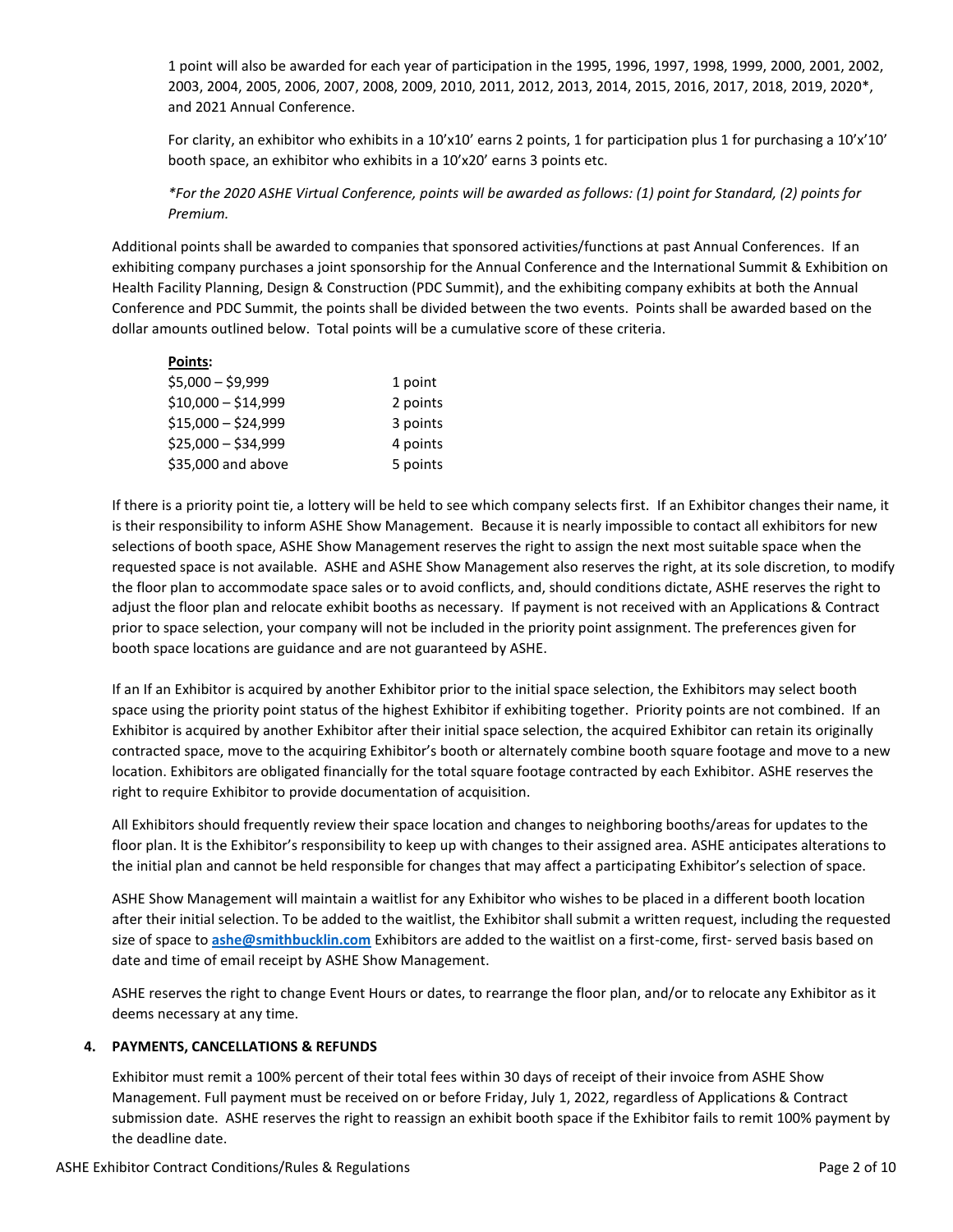Credit card payments can be made online using American Express, MasterCard or Visa. Make all checks payable to ASHE Annual Conference and remit to the following address via the U.S. Postal Service:

ASHE 75 Remittance Drive Suite 1272 Chicago, IL 60675 USA

Alternatively, Exhibitor may remit via overnight currier (e.g., FedEx) to the following address:

AHA – ASHE Suite #1272 5505 North Cumberland Avenue, Suite 307 Chicago, IL 60656 – 1471

Exhibitors who which to pay by ACH/wire must email **[ashe@smithbucklin.com](mailto:ashe@smithbucklin.com)** for remittance instructions.

ASHE reserves the right to hold or revoke Exhibitor badges for any Exhibitor with an unpaid balance and to instruct all official contractors to deny goods and services.

### **5. CANCELLATION OF FULL OR PARTIAL SPACE BY EXHIBITOR**

Cancellation of exhibit space must be directed via email to **[ashe@smithbucklin.com.](mailto:ashe@smithbucklin.com)** For cancellations of space received between the initial space selection and February 10, 2022, Exhibitor is responsible for, and ASHE shall be entitled to retain, 25 percent of the total Exhibit Booth Fee as a cancellation fee. Should an Exhibitor cancel a portion of its space between initial space selection and February 10, 2022, Exhibitor is responsible for, and ASHE shall be entitled to retain, 25 percent of the total Exhibit Booth Fee as a cancellation fee.

Full payment is required and no refunds whatsoever will be made on cancellations or reductions of space on or after February 10, 2022. Should an Exhibitor cancel even partial space on or after February 10, 2022, the Exhibitor is responsible for the full Exhibit Booth Fee for the originally contracted exhibit space.

Notwithstanding the foregoing, Exhibitor will have no right to cancel all or any portion of assigned exhibitor space or this Applications & Contract subsequent to ASHE's cancellation of the Event pursuant to Section 6.

#### **6. CANCELLATION OR CHANGES TO EVENT BY ASHE**

If for any reason beyond ASHE's control ASHE determines that the Annual Conference must be cancelled, shortened, delayed, dates changed, or otherwise altered or changed, Exhibitor understands and agrees that ASHE shall not refund the rental fees paid to it by Exhibitor and that all losses and damages that it may suffer as a consequence thereof are its responsibility and not that of ASHE or its directors, officers, employees, agents or subcontractors. Exhibitor understands that it may lose all monies it has paid to ASHE for space in the Event, as well as other costs and expenses it has incurred, including travel to the Event, setup, lodging, decorator freight, employee wages, etc.

Exhibitor, as a condition of being permitted by ASHE to be an Exhibitor in the Event, agrees to indemnify, defend and hold harmless ASHE, its directors, officer's employees, agents and subcontractors from any and all loss which Exhibitor may suffer as a result of Event cancellation, duration, delay or other alterations or changes caused in whole, or in part, by any reason outside ASHE's control. The terms of this provision shall survive the termination or expiration of this Applications & Contract.

# **7. ELIGIBILITY TO EXHIBIT**

ASHE reserves the right to determine the eligibility of any exhibitor for inclusion in the Event and to prohibit an exhibitor from conducting and maintaining an exhibit if, in the sole judgment of ASHE, the exhibitor or exhibit or proposed exhibit shall in any respect be deemed unsuitable. An Exhibitor's eligibility to exhibit in the Event must remain in effect from the time of submission of the Application & Contract to the time of the Event and should ASHE determine that an Exhibitor which it had previously determined was eligible to exhibit at the Event is no longer eligible to do so, ASHE may notify the Exhibitor and may terminate the Application & Contract without liability upon written notice to Exhibitor. Exhibitors are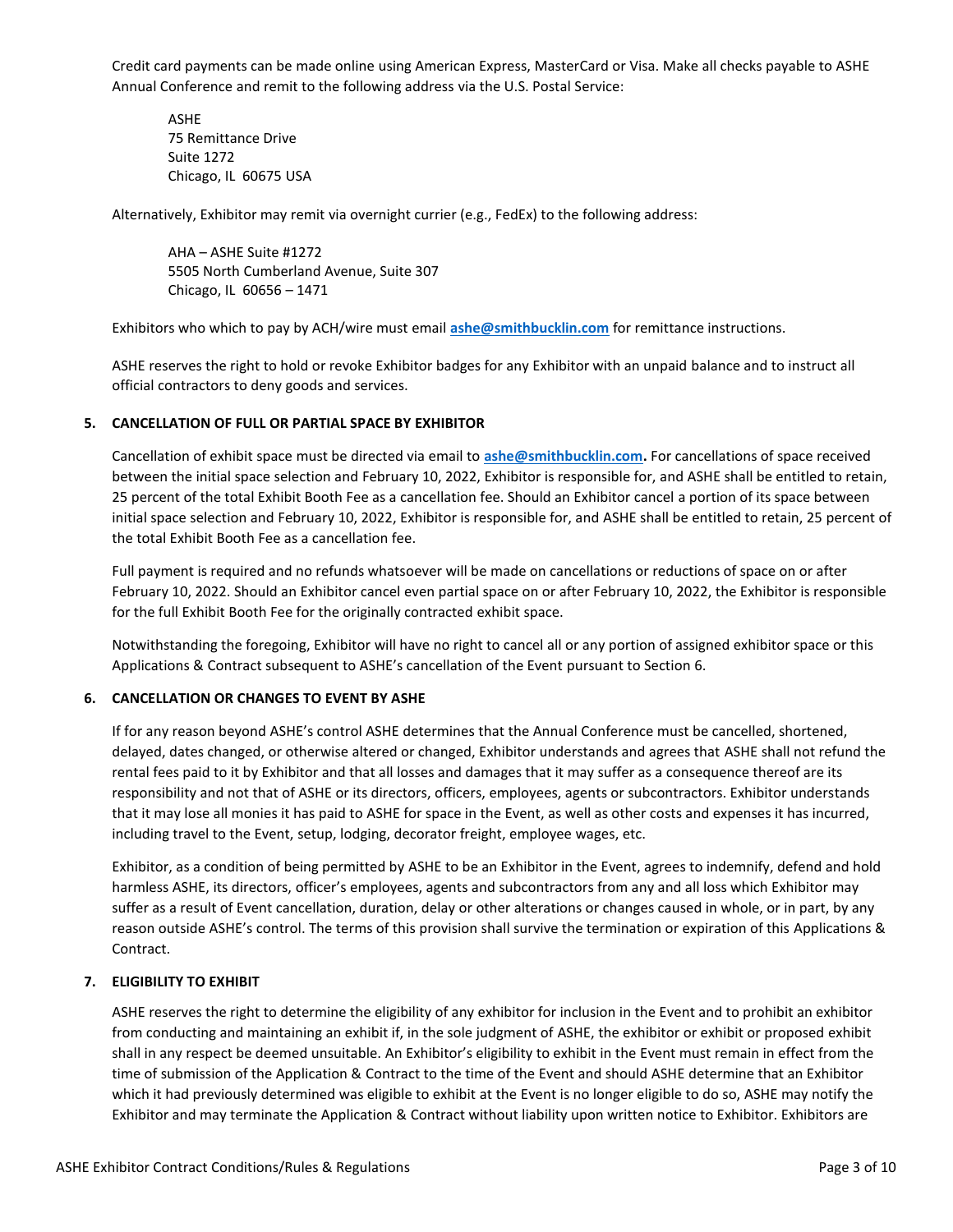prohibited from assigning or subletting a booth or any part of the space allotted to them nor shall they exhibit or permit to be exhibited in their space any products or advertising materials for other companies.

### **8. SUBLETTING OF EXHIBIT SPACE PROHIBITED**

Exhibitors are prohibited from assigning or subletting a booth or any part of the space allotted to them nor shall they exhibit or permit to be exhibited in their space any products or advertising materials which are not a part of their own regular products, or which are not compatible with the purpose and/or character of the ASHE Annual Conference as determined by ASHE in its sole discretion.

#### **9. PROMOTIONAL ACTIVITIES**

Further, Exhibitors shall not engage in any promotional activities which ASHE determines to be outside the purpose and/or character of the ASHE Annual Conference as determined by ASHE in its sole discretion.

### **10. RETAIL SALES**

No retail sales, where payment is received and product delivered, are permitted during the Event at any time. Payment and/or orders may be taken for future delivery.

### **11. INTELLECTUAL PROPERTY MATTERS**

The Exhibitor represents and warrants to ASHE that no materials used in or in connection with their exhibit infringe the trademarks, copyrights (including, without limitation, copyrights in music and other materials used or broadcast by Exhibitor) or other intellectual property rights of any third party. The Exhibitor agrees to immediately notify ASHE of any information of which the Exhibitor becomes aware regarding actual or alleged infringement of any third party's trademarks, copyrights or other intellectual property rights. The Exhibitor agrees to indemnify, defend and hold ASHE, its officers, directors, employees, agents, successors and assigns harmless from and against all losses, damages and costs (including attorney's fees) arising out of or related to claims of infringement by Exhibitor, its employees, agents, or contractors of the trademarks, copyrights and other intellectual property rights of any third party.

Notwithstanding the foregoing, ASHE, its officers, directors, employees, agents, and each of them, shall not be liable for and expressly disclaims all liability for infringement or alleged infringement of the trademarks, copyrights or other intellectual property of any third party arising out of the actions of any Exhibitors. The terms of this provision shall survive the termination or expiration of this Contract.

# **12. USE OF ASHE NAME**

ASHE, ASHE Annual Conference and Event logo are registered trademarks owned by the ASHE. Participation by an Exhibitor in the Event does not entitle the Exhibitor to use such names or logos, except that the Exhibitor may reference the ASHE Annual Conference and use the Event logo with reference to the Exhibitor's participation as an Exhibitor at the ASHE Annual Conference. Participation in the Event does not imply endorsement or approval by ASHE of any product, service or participant and none shall be claimed by any participant.

#### **13. SET-UP TIME**

Set-up of exhibits begins in the Facility at 8:00 am, Saturday, July 16, 2022. If an exhibit is not set-up by 9:00 am, Monday, July 18, 2022, ASHE reserves the right to cancel such space, to re-assign such space to another Exhibitor, or to make such other use of the space as deemed necessary or appropriate. ASHE reserves the right to set-up the exhibit or remove the freight from the booth at the Exhibitor's expense. No refund will be made to the original contracting Exhibitor. ASHE reserves the right to modify move-in/move-out/Event Hours, in which case all Exhibitors will be notified prior to the effective date of such changes.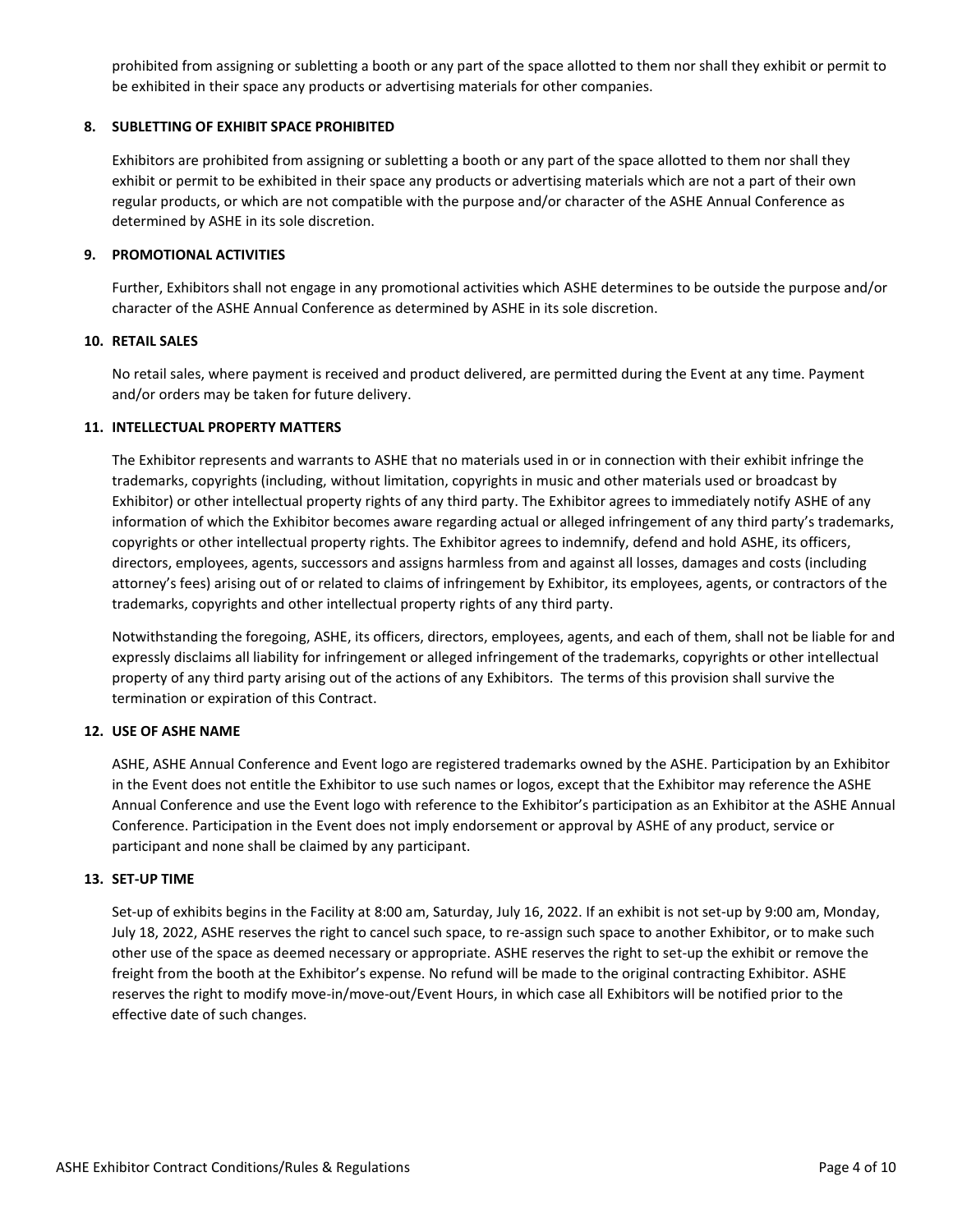Monday, July 18 10:30 am – 2:00 pm 4:30 pm – 6:30 pm

Tuesday, July 19 10:30 am – 2:00 pm

ASHE reserves the right to change the Exhibit Hours listed above.

# **15. DISMANTLING OF EXHIBITS**

Exhibits are to be kept intact until the closing of the Event on at 2:00 pm on Tuesday, July 19, 2022. No part of an exhibit shall be removed during the Event without special permission from ASHE Show Management. Any Exhibitor who begins dismantling of its booth before the close of the Event may lose part or all of their priority points and may entirely lose the privilege of exhibiting at future ASHE events.

All carrier must check-in by 10:00 am on Wednesday, July 20, 2022. All freight must be removed from Facility by 12:00 pm, Wednesday, July 20, 2022. If exhibits are not removed by this time, ASHE reserves the right to remove exhibits and charge the expense to the Exhibitor and ASHE shall have no liability for any loss or damage to Exhibitor's exhibit property caused by such removal.

# **16. BADGES**

Exhibitors are provided (3) complimentary Exhibit Hall badges and (1) complimentary Full Conference badge for the first 100 sq. ft. of exhibit space purchased. Exhibitors are provided (4) additional complimentary Exhibit Hall badges for every additional 100 sq. ft. of exhibit space purchased. Additional Exhibit Hall badges are \$100 each and Full Conference badges are \$750 each. All exhibitor badges i.e., complimentary and additional badges purchased, include (2) \$15 vouchers redeemable at Facility's concession stands during the Event. See grid for badge allotment per booth square footage:

| <b>Square Feet</b> | <b>Complimentary Booth Badge Allotment</b> |
|--------------------|--------------------------------------------|
| 100 sq. ft.        | (3) Exhibit Hall; (1) Full Conference      |
| 200 sq. ft.        | (7) Exhibit Hall; (1) Full Conference      |
| 300 sq. ft.        | (11) Exhibit Hall; (1) Full Conference     |
| $400+$ sq. ft.     | (15) Exhibit Hall; (1) Full Conference     |

All Exhibitor badges are for Exhibitor's full and part time employees or contractors. Exhibitor badges allow access to the Exhibit Hall during the following move-in, Event and move-out hours:

Saturday, July 16 (Set-up) 8:00 am – 5:00 pm Sunday, July 17 (Set-up) 8:00 am – 5:00 pm Monday, July 18 (Event Day 1) 7:00 am – 6:30 pm Tuesday, July 19 (Event Day 2 & Dismantle) 9:00 am – 8:00 pm Wednesday, July 20 (Dismantle) 8:00 am – 12:00 pm ASHE reserves the right to change the access times listed above.

Event attendees do not have access to the Exhibit Hall until Monday, July 16 at 10:30 am. Exhibitors who give their badges to an Event attendee in order for the attendee to gain access to the Exhibit Hall prior to this time may, at the sole discretion of ASHE, lose part or all of its company's priority points, and may entirely lose the privilege of exhibiting in future ASHE events. ASHE reserves the right to give an Exhibit Hall pass to any Exhibitor or Event attendee in order to grant them access to the Exhibit Hall at any time.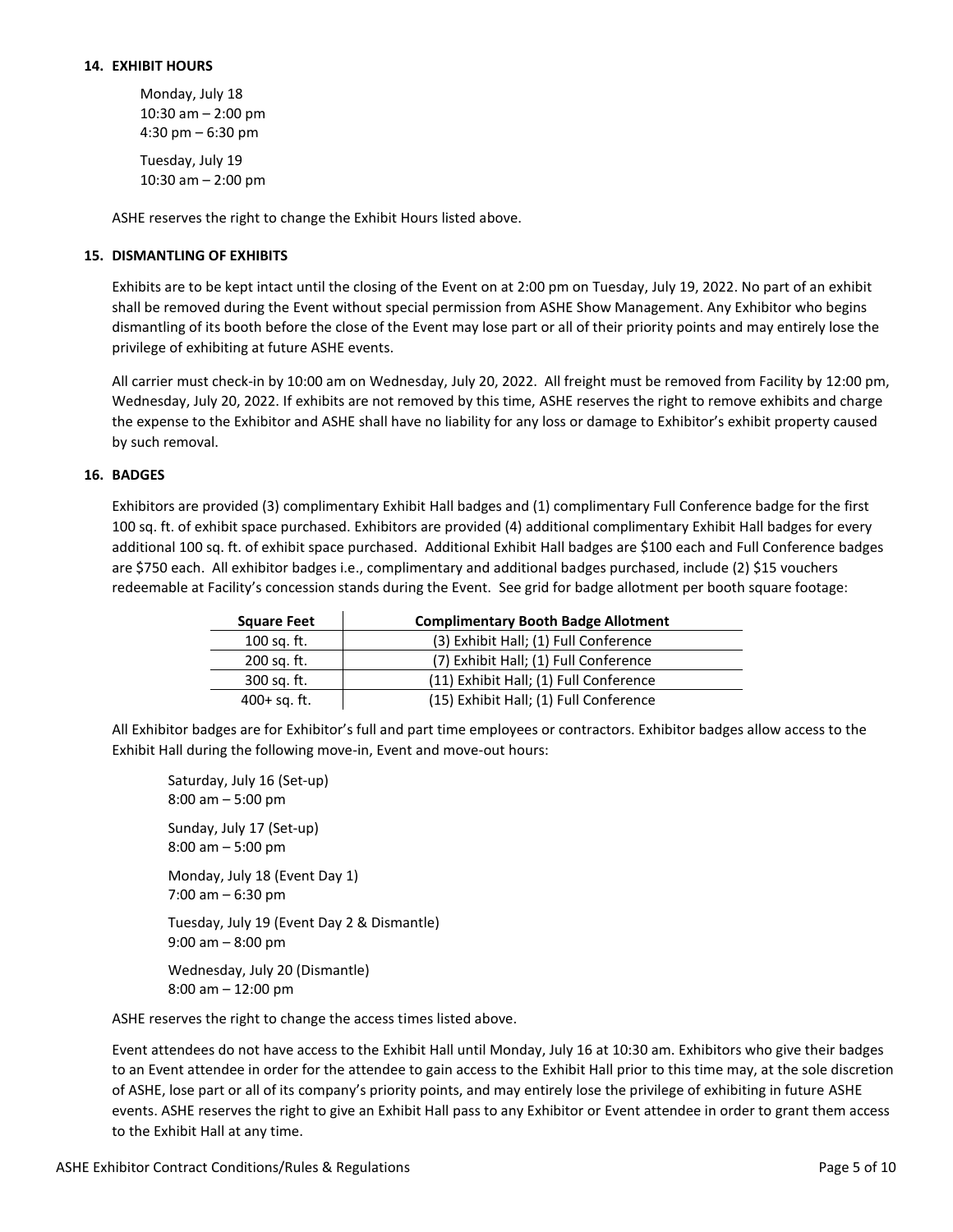#### **17. MINIMUM AGE FOR ADMISSION**

Children under the age of 16 are not permitted on the Exhibit Hall at any time. Any attendees arriving with children under the age of 16 will be denied access to the Exhibit Hall with such children without any exceptions or refunds.

### **18. EXHIBITOR LIABILITY**

Exhibitor remains solely responsible for the safety of its property at all times during transit to and from the Facility and in the Exhibit Hall. Neither ASHE, its directors, officers, employees, agents, subcontractors nor ASHE Show Management (collectively "Event Management") are responsible for Exhibitor's property or any loss thereto from any cause.

EXHIBITOR HEREBY WAIVES AND RELEASES ANY CLAIM OR DEMAND IT MAY HAVE AGAINST ANY OF THE EVENT MANAGEMENT BY REASON OF ANY DAMAGE TO OR LOSS OF ANY OF ITS PROPERTY.

# **19. INDEMNIFICATION**

Exhibitor agrees that it will indemnify, defend and hold Event Management, ASHE, their respective officers, directors, employees, agents and each of them, harmless from and against a) the performance or breach of this Contract by Exhibitor, its employees, agents or contractors; b) the failure by Exhibitor, its employees, agents or contractors to comply with applicable laws, regulations and ordinances; and c) the act, omission, negligence, gross negligence, or willful misconduct of Exhibitor, its employees, agents, contractors, licensees, guests, or invitees. This indemnification of Event Management by Exhibitor is effective unless such injury was caused by the sole gross negligence or willful misconduct of Event Management. Exhibitor agrees that if Event Management or ASHE is made a party to any litigation commenced by or against Exhibitor, or relating to this Contract or the premises leased hereunder, then EXHIBITOR WILL PAY ALL COSTS AND EXPENSES, including attorneys' fees, INCURRED BY OR IMPOSED UPON EVENT MANAGEMENT OR ASHE BY REASON OF SUCH LITIGATION. THE TERMS OF THIS PROVISION SHALL SURVIVE THE TERMINATION OR EXPIRATION OF THIS CONTRACT.

### **20. INSURANCE**

Exhibitors are required to maintain and to provide a certificate of insurance to ASHE Show Management on or before Friday, June 11, 2022, evidencing the following:

- (a) General liability with limits not less than \$1,000,000 per occurrence, \$2,000,0000 in the aggregate
- (b) Owned (if applicable), hired and non-owned auto liability with limits not less than \$1,000,000 per occurrence
- (c) Workers' compensation with state statutory limits
- (d) Employer's liability with limits not less than \$500,000
- (e) Commercial umbrella liability with limits not less than \$1,000,000
- (f) Personal property and equipment on a special form replacement cost basis

ASHE, Smithbucklin Corporation and the Boston Convention & Exhibition Center are to be listed as additional insureds on a primary and non-contributory basis with respect to general/auto/umbrella liability.

A waiver of subrogation must apply to all policies. All carriers are to maintain an A.M. Best rating of not less than A- VII.

Exhibitors will not be permitted to set up their booth without submitting the proper certificates. Certificates should be sent to:

ASHE Show Management C/O Smithbucklin 330 N. Wabash Ave. Ste. 2000 Chicago, IL 60611 USA

### **21. USE OF SPACE — GENERAL**

(a) No Exhibitor is permitted to display or distribute literature or any promotion outside the confines of the assigned exhibit space in the Exhibit Hall. Distribution or display of promotional material in public areas of the Facility or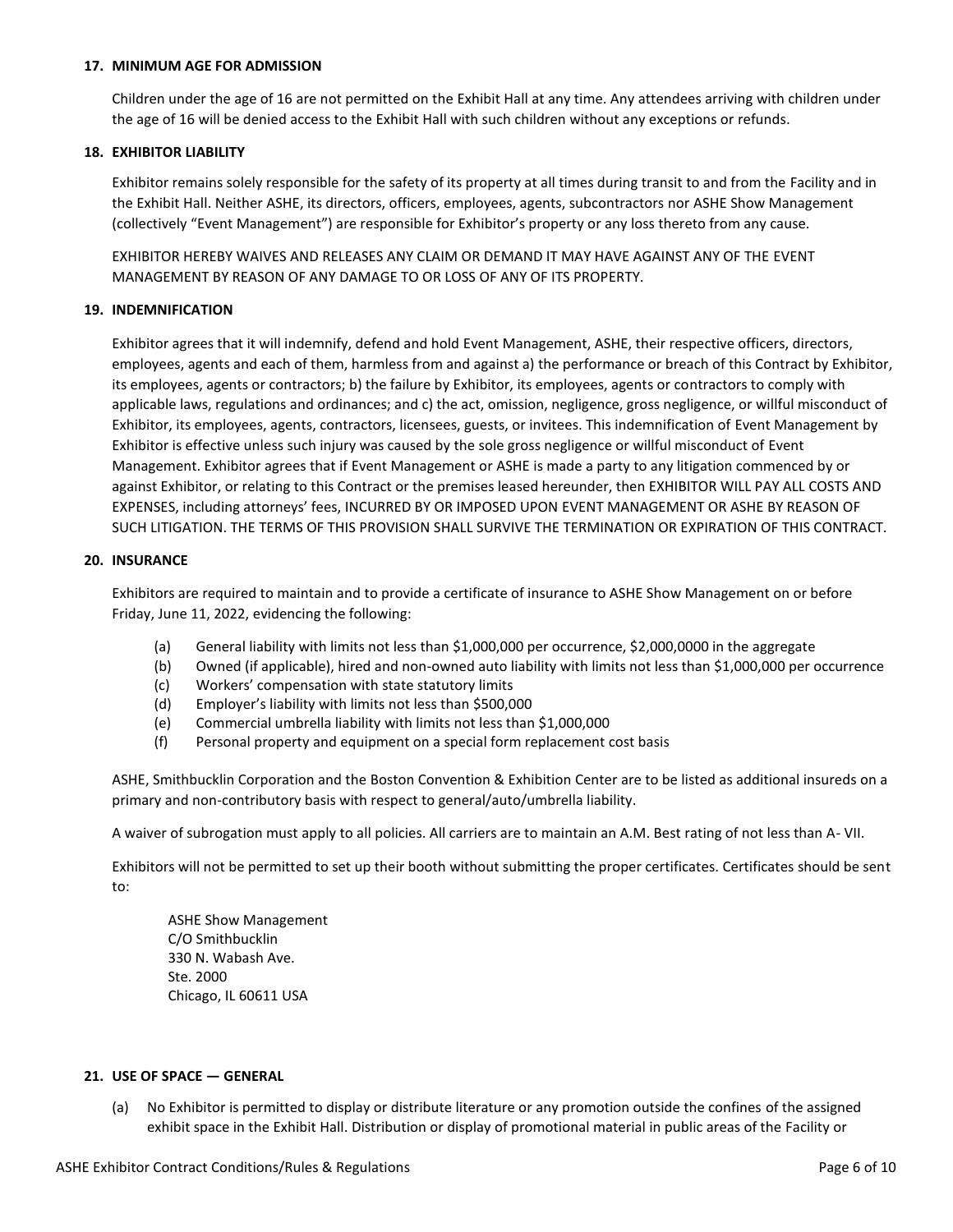meeting rooms is strictly prohibited. ASHE also reserves the right to remove, at Exhibitor's cost, any promotional material or product deemed by Event Management as not suitable for display at the ASHE Annual Conference.

- (b) Exhibitors are prohibited from possessing, displaying or depicting any products or components or company names in their booth that could be interpreted as being a promotion or comparison (features, benefits, price) of another company.
- (c) No exhibit will be permitted that interferes with the use of other exhibits or impedes access to them or impedes the free use of the aisles.
- (d) Distribution by Exhibitors, or their agents, of any printed materials, souvenirs or other articles shall be restricted to the Exhibitor's exhibit space. No noisemakers, helium balloons, lighter-than-air objects, gummed stickers, popcorn, or labels will be permitted as handouts.
- (e) Any special promotions, music or stunts planned for the Exhibit Hall, must be approved with ASHE. Details should be submitted to ASHE Show Management via email to **[ashe@smithbucklin.com](mailto:ashe@smithbucklin.com)** at least 10 business days prior to the start of the Event. ASHE reserves the right to designate specific days and hours during which special promotions and stunts may be conducted, if they are permitted at all.
- (f) ASHE allows drawings, games of chance and raffles on the Exhibit Hall, subject to the prior written approval of ASHE. Exhibitors must abide by all Massachusetts/Suffolk County/Boston statutes and regulations regarding drawings, games of chance and raffles. Exhibitors should send their approval requests to ASHE Show Management via email to **[ashe@smithbucklin.com.](mailto:ashe@smithbucklin.com)**
- (g) No animals are permitted in the Facility other than service animals.
- (h) Exhibitors must abide by all of the General Policies, Rules, and Regulations of the Facility, a copy of which is included in the Exhibitor Services Manual, made available to Exhibitors in April. The Facility has reserved the right to update, change or amend its rules and regulations after publication in the Exhibitor Services Manual. To obtain a copy of the General Policies, Rules, and Regulations of the Facility prior to publication in the Exhibitor Services Manual Exhibitor may email **[ashe@smithbucklin.com.](mailto:ashe@smithbucklin.com)**
- (i) ASHE Show Management shall publish health and safety guidelines for COVID based on CDC recommendations in the Exhibitor Services Manual. Exhibitor agrees to abide by the guidelines. ASHE reserves the right to update, change or amend the guidelines after publication in the Exhibitor Services Manual.
- (j) All Exhibitors shall be responsible for compliance with the Americans with Disabilities Act. The Exhibitor shall indemnify, defend and hold Event Management harmless from any and all claims, costs, expenses or other damages, arising out of Exhibitor's breach of this provision consequences of Exhibitor's failure in this regard. The terms of this provision shall survive the termination or expiration of this Contract. For more information on the Americans with Disabilities Act and how to make your exhibit accessible to persons with disabilities, please contact:

U.S. Department of Justice ADA, Civil Rights Division Disability Rights Section – NYAV 950 Pennsylvania Avenue, NW Washington, D.C. 20530 USA Phone: 800.514.0301 (voice) 800.514.0383 (TTY) **[www.ada.gov](http://www.ada.gov/)**

- (k) Any Exhibitor occupying an Island, Split Island, Peninsula or Modified Peninsula space is required to submit a detailed floor plan, including dimensions, to ASHE Show Management for review and approval by June 11, 2022. All Exhibitors who received a written booth violation notice at the 2021 ASHE Annual Conference or 2022 ASHE PDC Summit are required to submit a detailed floor plan, including dimensions, to ASHE Show Management for review and approval by June 11, 2022. Floor plans should be submitted via email to **[ashe@smithbucklin.com.](mailto:ashe@smithbucklin.com)**
- (l) Umbrellas and canopies are considered part of the overall booth components and may not protrude into the aisle.
- (m) Helium or other compressed gas tanks must be properly secured to prevent toppling. Facility reserves the right to require compressed gas tanks to be removed from the Exhibit Hall during Event Hours. Helium-filled balloons are allowed in the Facility only as a display, and must be fastened to the booth. Balloons may not be given out within the Facility. All lighter-than-air objects must be removed from the Facility at the close of the Event. Both the ASHE and Facility reserve the right to assess a fee for retrieving any escaped lighter-than-air objects to the Exhibitor.
- (n) ASHE is the Event only official housing vendor and other companies may not provide the prices, service and reliability available from ASHE. If Exhibitor is contacted by ANY company except ASHE about hotel reservations for ASHE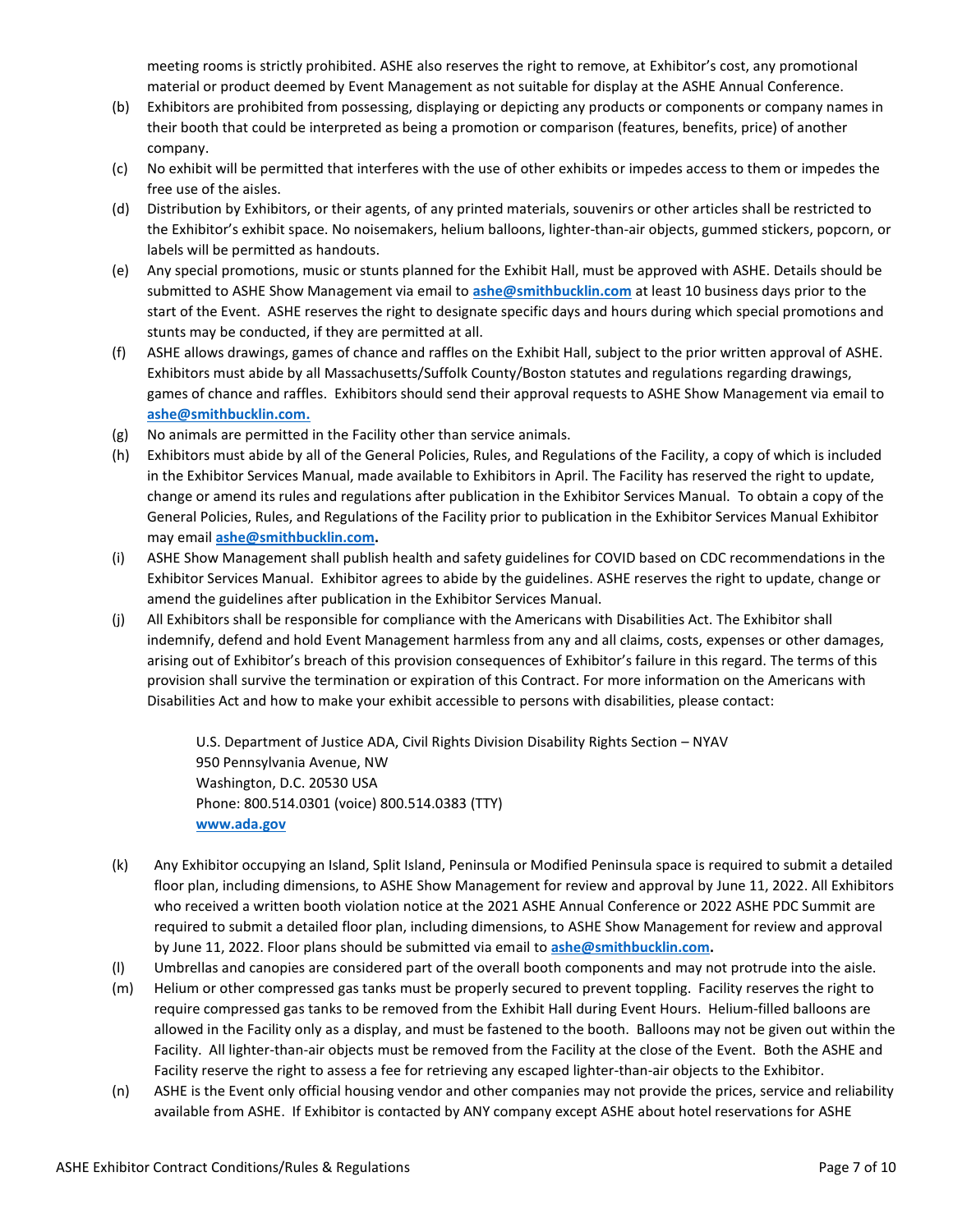Annual Conference, please inform ASHE Show Management. ASHE shall not be responsible for any damages or costs related to Exhibitor making hotel reservations via an unauthorized solicitation of hotel reservations.

- (o) All booth personnel must be properly and modestly clothed.
- (p) Exhibitors are permitted to serve food and non-alcoholic beverages in their booth during Event Hours. Non-alcoholic beverages do not need to be served by a bartender but all beverages and food must be ordered through the Facility's caterer.
- (q) Exhibitors are permitted to provide alcoholic beverages in their booth, however details should be submitted to ASHE Show Management via email to **[ashe@smithbucklin.com](mailto:ashe@smithbucklin.com)** at least 30 business days prior to the start of the Event for review and approval. Alcoholic beverages served in booths may only be purchased and served by licensed bartenders from the Facility's Food and Beverage Department and must be ordered through the Facility's caterer.
- (r) Restaurants, the official in-house caterer and at the Facility is the exclusive provider of food and/or beverage items at the Facility. If requested, Levy Restaurants may allow Exhibitors to bring their own food and/or beverage into the Facility for the sole purpose of equipment demonstration, provided the Exhibitor has signed and submitted Levy Restaurants sampling and waiver of Levy liability form which can be found in the Exhibitor Services Manual or by emailing **[ashe@smithbucklin.com.](mailto:ashe@smithbucklin.com)** If Levy Restaurants is required to handle, store, refrigerate, transport, deliver, prepare, or service any of the demonstration food and beverage product brought in by the Exhibitor, charges will apply. Only food and/or beverages used for Exhibitor's equipment demonstration will be permitted.
- (s) Exhibitors, at ASHE's sole discretion, are prohibited from taking videos and photographs of any booths in the Exhibit Hall, other than their own. Aerial photography, videography or stunts of any kind by an Exhibitor, i.e. drones, are strictly prohibited. The Exhibitor acknowledges and agrees that ASHE, its employees and contractors may take photographs/videos which could include images of the Exhibitor, its name and logo, its representatives and its exhibits while attending the Exhibition. The Exhibitor hereby consents to and grants to the ASHE and its affiliates, the unrestricted, perpetual, worldwide, royalty-free and transferable right and license to use (and grant others the right to use) the images worldwide without any compensation. The Exhibitor acknowledges that ASHE is the sole and exclusive owner of all rights in the images and hereby waives (a) any and all rights in and to such images, and (b) any and all claims the Exhibitor and its representatives may have relating to or arising from the images or their use.
- (t) Music in the booth or at any of Exhibitor's function held in conjunction with ASHE Annual Conference is subject to applicable copyright and licensing fees. It is the sole responsibility of the Exhibitor to pay applicable fees.
- (u) Hanging signs are permitted in all peninsulas, modified peninsulas, split islands and island booths to a maximum height of (16') (4.88 m) to the top of the sign. Hanging signs are NOT permitted in inline booths.
- (v) All exhibit fixtures and booth structures are permitted to a maximum height of (8') (2.44 m) in inline booths. All exhibit fixtures and booth structures are permitted to a maximum height of (12') (3.66 m) in all perimeter booths. All exhibit fixtures and booth structures are permitted to a maximum height of (16') (4.88 m) in all peninsulas, modified peninsulas, split islands and island booths. Exhibitor agrees to abide by these maximum height limits and all other Booth Construction/Display Rules & Regulations included in the Exhibitor Services Manual. To obtain a copy prior to publication in the Exhibitor Services Manual, Exhibitor may email **[ashe@smithbucklin.com.](mailto:ashe@smithbucklin.com)**
- (w) In order to ensure the success of the Event and avoid dilution of benefits extended to all partners, Exhibitor may not extend invitations, call meetings or otherwise encourage absence of other exhibitor's/sponsors attendees from any program or other component of the Event during the official hours of the Event or any function sponsored in connect with the Event by ASHE without prior notice to and approval by ASHE.

# **22. USE OF SPACE — LIGHTS/ AUDIO, ETC.**

- (a) No spotlight may be directed toward the aisles or so directed that it proves to be irritating or distracting to neighboring Exhibitors or guests.
- (b) Droplights or special lighting devices must be hung at a level or positioned so as not to prove to be an irritant or distraction to neighboring Exhibitors or guests.
- (c) No strobe light effects are permitted.
- (d) Projectors, computer screens or TV screens must not cause people to block the aisle. Computer screens and TV screens are considered part of the overall booth components and may not protrude into the aisle.
- (e) Loud speakers or operation of equipment which is of excessive sound volume to be annoying to neighboring Exhibitors or guests is not permitted based on the 80/80 Rule: Any sound that consistently exceeds 80 decibels measured at the edge of an Exhibitor's booth or is clearly identifiable more than 80 feet from that booth is considered objectionable.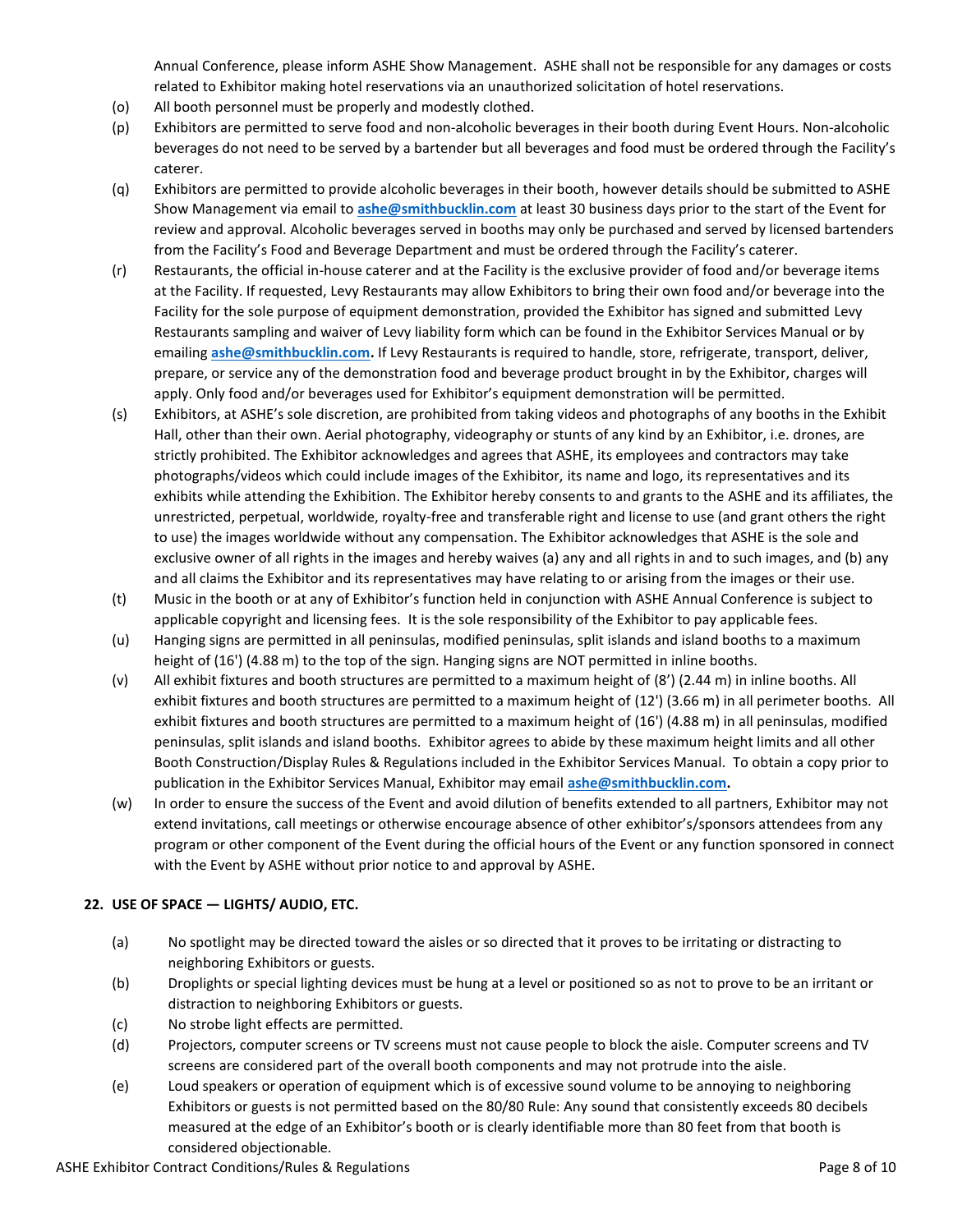- (f) No lighting, fixtures, lighting trusses, or overhead lighting are allowed outside the boundaries of the exhibit space. All lighting should be directed to the inner confines of the booth space. Lighting should not project onto other exhibits or aisles. Exhibitors intending to use hanging light systems are required to submit a detailed floor plan with light locations and dimensions, including height, of all items in the booth, to Event Management for review and approval by Friday, June 11, 2022.
- (g) Vehicles may not be displayed without prior written approval from ASHE and the Facility Public Safety Department.

# **23. DISPLAYS OUTSIDE EXHIBIT AREA**

Absolutely no exhibits are permitted outside the Facility. There are to be no displays in hotel rooms, hotel public areas or other facilities or areas contracted or used by ASHE.

### **24. HOTEL ROOMS, SUITES & MEETING ROOMS**

ASHE reserves the right to control all suites and meeting rooms in the Facility and in those hotels participating in the ASHE housing block. These controls have already been set up with each property. The Meeting Space Request Form should be used to submit requests for function space, including meeting and hospitality rooms. You may submit your application for meeting space online on the 'Exhibitor Resource' page of the website. No meetings, private functions, including lunch meetings, or entertainment can be scheduled during Event Hours (8:00 am - 6:30 pm on Monday, July 18, 8:00 am – 5:00 pm on Tuesday, July 19 and 8:00 am – 12:00 pm on Wednesday, July 20, 2022). No product displays or demonstrations are permitted in meeting rooms. Activities that conflict with the nature of the ASHE Annual Conference are not permitted. Suites and meeting rooms are assigned on a first-come, first-served basis and only to Exhibitors and organizations allied with ASHE.

### **25. ATTENDEE LISTS**

Attendee lists from the Event are distributed only to exhibiting companies, other official partners and attendees. Please note that no other individual or organization are authorized to market or to sell attendee lists of ASHE. Such lists shall only be used for mailings of promotional material relating to Exhibitor's booth at the Event and shall not be reproduced, transferred or used in any other manner. In using such lists for mailings, Exhibitors must ensure compliance with all country, state and local laws and regulations including, but not limited to, the European Union's General Data Protection Regulations (GDPR and the California Consumer Privacy Act (CCPA). The Exhibitor shall indemnify, hold ASHE, its directors, officers, employees, agents or subcontractors harmless from the performance or breach of this provision by Exhibitor, its employees, agents or contractors. The terms of this provision shall survive the termination or expiration of this Contract.

# **26. FIRE REGULATIONS**

- (a) All materials used in exhibit booth(s) must be of a non-flammable nature. Electric signs and equipment must be wired to meet the specifications of the Facility and the Boston Fire Prevention Division.
- (b) Any Exhibitor having equipment that produces heat, smoke or open flames as an integral part of product demonstration must provide ventilation, safety equipment and proper insulation and utility connections meeting all local fire regulations. Such Exhibitors must receive written approval of plans from the Facility, the Boston Fire Prevention Division and from ASHE.

#### **27. LABOR RELATIONS**

- (a) Full-time employees of exhibiting companies may set up their own exhibits without assistance from the local union. Any labor services that may be required beyond what your regular full-time employees can provide must be rendered by union personnel and can be ordered in advance through The Expo Group. Proof of full-time employment status may be requested by the Union Steward of any personnel working in your booth.
- (b) If Exhibitors intend to use an Exhibitor Appointed Contractor (EAC) to install and/or dismantle their booth, the Exhibitor must register their EAC no later than Monday, June 13, 2022. An EAC registration form is provided in the Exhibitor Services Manual. An original Certificate of Insurance must be filed with ASHE in order for any EACs to gain access to the Exhibit Hall. All EACs are required to wear both a Facility Access Credential and individual event credentials at all times. The Facility follows the ESCA (Exhibition Service Contractors Association) Badging System.
- (c) Exhibitors may hand carry their own materials into the exhibit facility. The use or rental of dollies, flat trucks and other mechanical equipment, however, is not permitted. The Expo Group controls access to the loading docks in order to provide for a safe and orderly move-in/out. Only full-time employees of the exhibiting company are